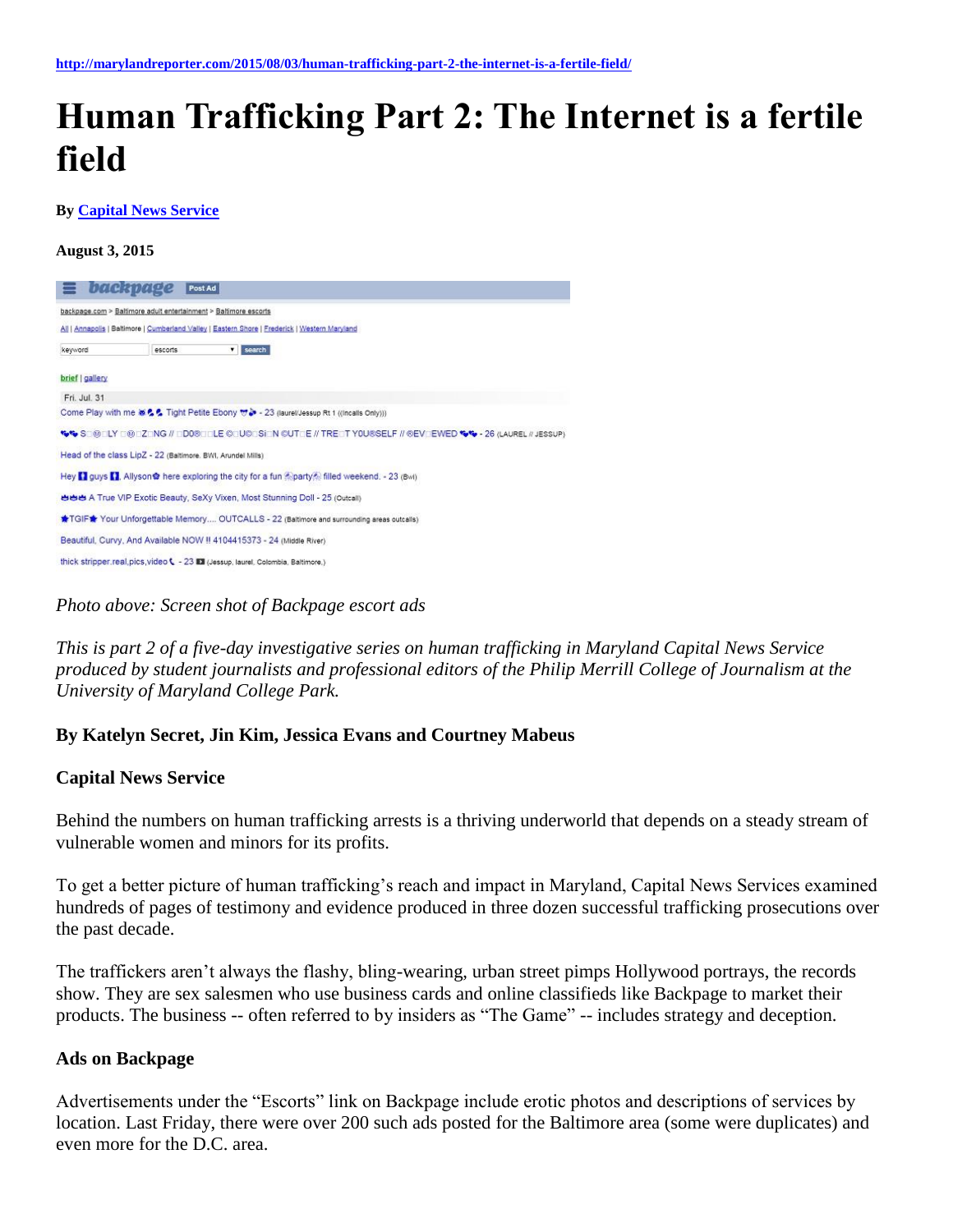"WeeKdaY SpEci@Ls SwEEt TrE@T PriCeS U CaN't Be@T 18-18-18," reads one Backpage posting submitted as evidence in a 2013 human trafficking case. Many provide ages, but authorities have found some of those listed in their late teens or early 20s are actually minors.

Not all ads are for prostitution, and not all prostitutes are under the control of traffickers. But the Internet, social media and mobile apps have allowed traffickers to reach a wide audience of victims and johns -- and then disappear through Web wormholes when police try to track them down.

"In the past, all prostitution was run on the street," said Montgomery County prosecutor Patrick Mays, who works on human trafficking cases. "Previously, there was a physical location in every city where girls would walk the street. Now it has completely changed with the Internet. Trafficking is all over the place." (The Washington Post reported in late July that [street-walking had returned to some parts of the District.\)](http://www.washingtonpost.com/local/crime/some-prostitutes-still-work-the-old-school-way-dc-police-have-noticed/2015/07/26/6b32b0b8-322b-11e5-97ae-30a30cca95d7_story.html)

Jeremy Naughton, of Oxon Hill, identified prostitutes who were working independently through their website ads, according to evidence presented at his 2013 federal trial in Baltimore. He then posed as a client and, once alone with them, pulled out a gun, seized their belongings, and forced them to prostitute for him in Montgomery County and in New York, prosecutors said.

He intimidated one prostitute into compliance by "snapping the neck of her dog with his hands," investigators said. He was convicted of sex trafficking and weapons charges and sentenced to 36 years in prison. Naughton, now 34, is appealing. He told CNS through his attorney that he "never denied that he was in the business of prostitution, but the women who worked with him did so voluntarily."

## **Drugs, dependency and brute force**



While traffickers conduct much of their business in cyberspace, the methods for maintaining emotional control over victims are still largely old school: drugs, dependency and brute force.

A blurry surveillance tape from the early morning hours of Feb. 23, 2013, shows the garage of the Maryland Live! Casino: A slender woman stands in front of a heavyset man amid the parked cars. He suddenly swings his fist, delivering a blow to the side of her head that catapults her several feet, stumbling.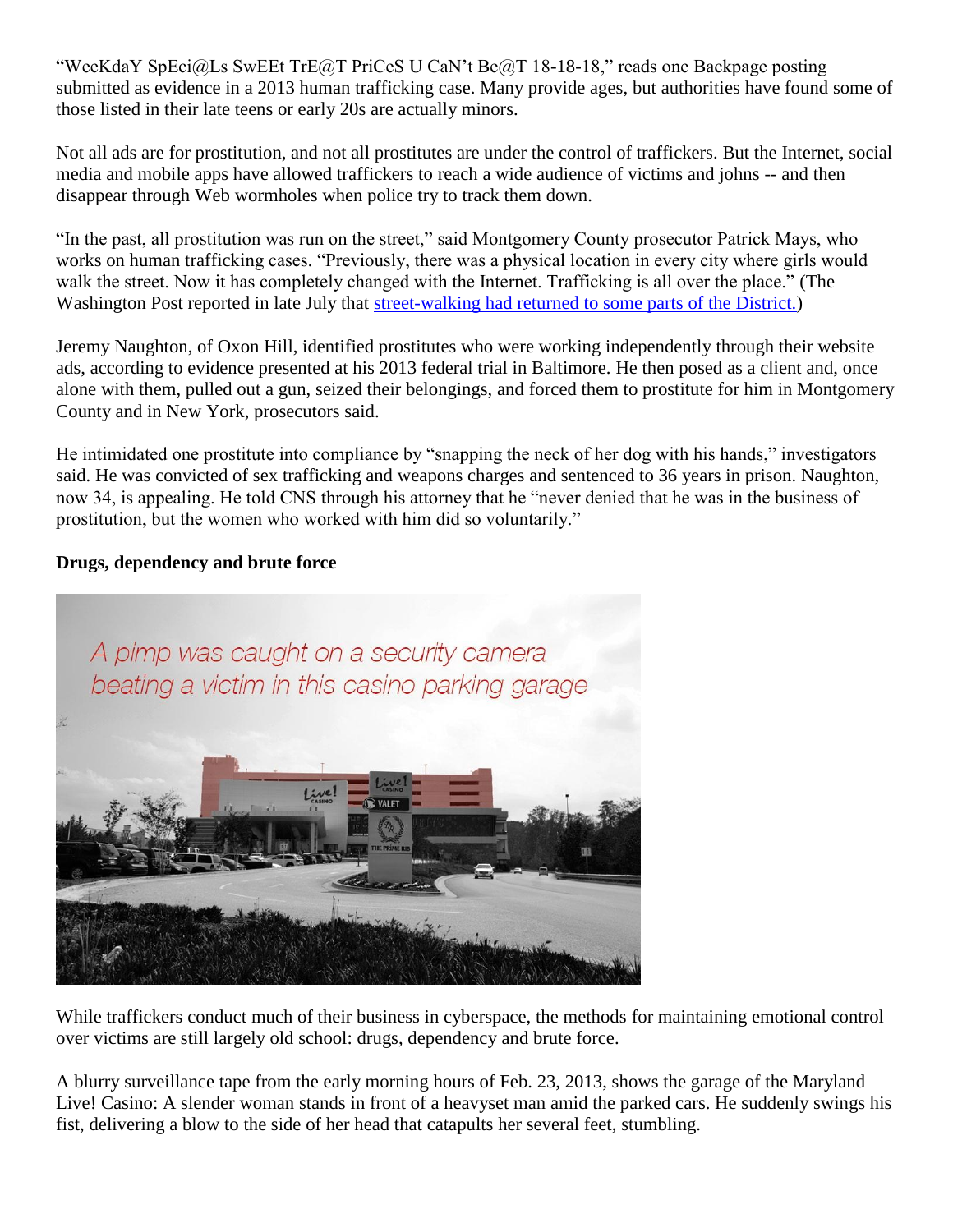He pauses before walking over to connect more punches, striking her in the face as she crouches to shield herself.



Michael Wesley Lee

According to court records, the woman, referred to as J, was a prostitute; the man, Michael Wesley Lee of Odenton, was her pimp; and the beating was punishment for failing to attract enough customers at the casino to have sex with her.

While Lee sat in an Anne Arundel County jail on an assault charge, his partner, Robert Downing, also of Odenton, took J to a hotel to have sex with customers to raise money for Lee's bail, the records say.

J escaped when Downing left her alone. She declined to press charges, and the assault case was dropped, records show.

### **Enticed from St. Louis**

Six months after the assault, in August 2013, Lee used the social media website Tagged to entice S, a 23-yearold woman living in St. Louis, to come to Baltimore with the promise that she could work for his "webcam business," according to court documents. Lee bought the woman a \$208 one-way Greyhound bus ticket and she traveled to Maryland in August 2013.

After she arrived, Lee revealed the truth: He was really a pimp with women in several states working for him, court records say. He took her to a Microtel in Linthicum Heights, confiscated her identification -- a common ploy by traffickers -- and told her she needed to pay off the ticket and a \$1,000 initiation fee, court records say.

S "was afraid to challenge Lee because of his size and his demeanor," and had no money of her own, the records say. By the next day, she'd had sex with 10 different clients and charged rates as high as \$200 -- but he kept the money, some of which was used to place advertisements on Backpage, records say.

Around the same time, he lured M, a 21-year-old exotic dancer to the hotel on the pretense that he would get work for her at clubs, according to court records. When he tried to force her to stay to prostitute for him, she ran from the hotel, records say. He chased her, but she escaped by hopping a fence.

S got away several days after M by calling 911 for an ambulance from an Extended Stay hotel near Baltimore-Washington International Thurgood Marshall Airport. When the ambulance crew arrived, she told them about Lee and they called police, who arrested him, according to court records.

Lee, now 31, pleaded guilty to federal trafficking charges and was sentenced in March to 13 years in prison. Downing, now 46, pleaded guilty to a federal charge of using interstate facilities to promote and facilitate a prostitution business and received a 46-month term. Both men declined to be interviewed by CNS.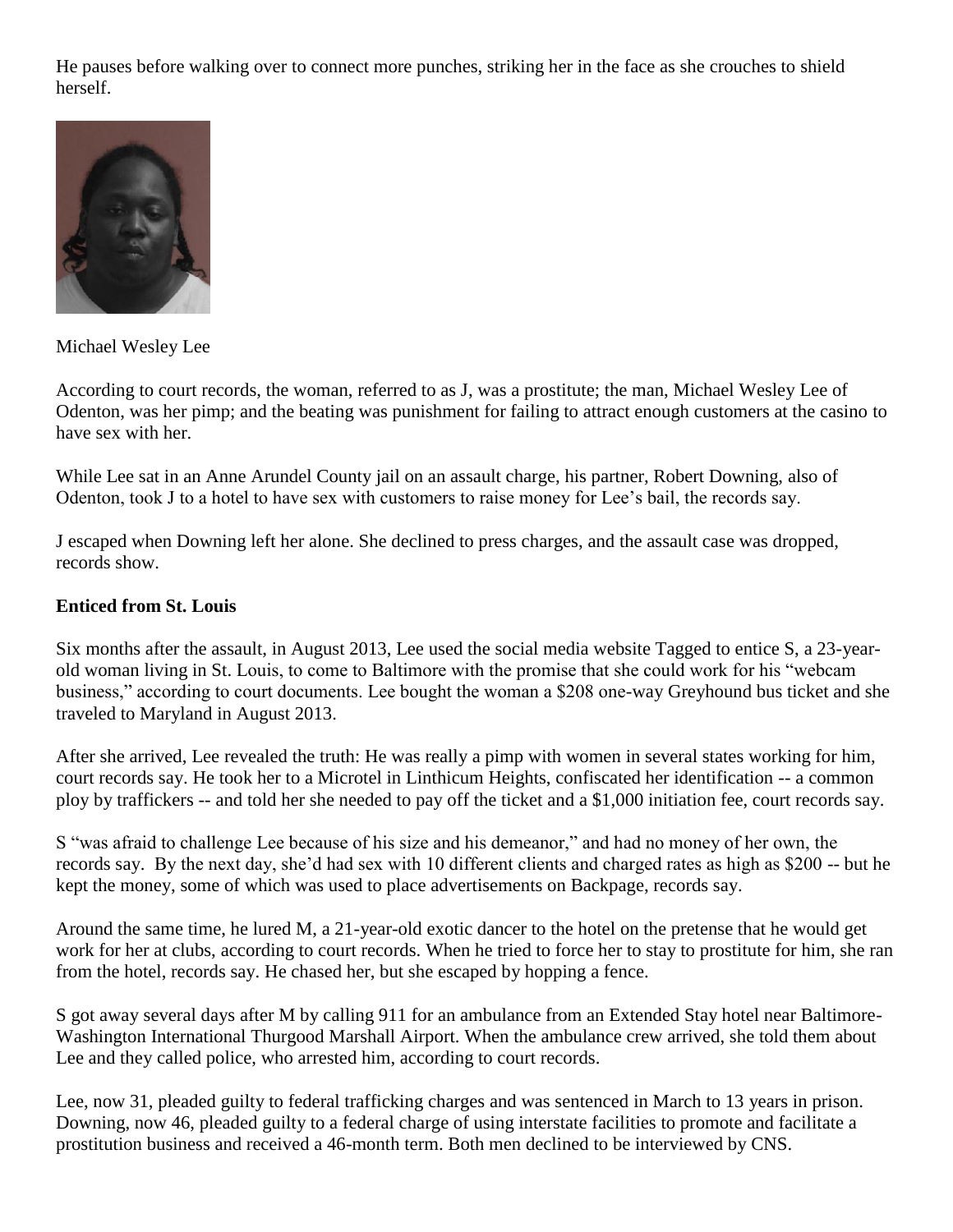## **Parent trap**

Single mothers make an especially vulnerable target for traffickers. Pimps often use the children as a soft spot to exploit -- either offering a way to support the child or threatening the child if the mother refuses to meet their demands, court records show.

R left her parents' home in a small Guatemalan town at 17 for the United States. She was raped in transit and gave birth to a baby girl after arriving in America, she later testified in federal court.

She took a job in 2006 making around \$400 a week at a recycling plant in Prince George's County and moved to Langley Park, a landing spot for many Central American immigrants who arrive without legal immigration papers. A man spotted her at a restaurant and offered to pick up the bill. She refused. But within weeks, the two were dating, she said in court.

He told her that he was in construction, that he was a painter, she said. His aunt could care for her baby at her house while she worked. Three months into their courtship, with her baby under his control, he told her how he really made his money: "Selling women," she testified.

And soon R, in fear for the baby's safety should she say no, was working for him.

She became one of the prostitutes in a brothel the man had set up in a house in the Washington suburbs, she said in federal court.



German de Jesus Ventura, 37, was convicted on federal sex trafficking charges in 2013 and is serving a 35-year sentence. Photo courtesy Annapolis Police Department. Capital News Service Photo Illustration

Then she met German de Jesus Ventura. He was a client who told her he would take her away from this life and take care of her and her daughter, R said. She wouldn't have to prostitute anymore if she came with him, she said.

At the beginning, their relationship was "very perfect," she said.

Then one day, Ventura tossed her a box of condoms and told her it was time to get to work. When she refused, he beat her, she testified at his 2013 federal trial in Baltimore on trafficking charges.

Ventura didn't just run prostitutes – he controlled them with violence, and used them to build a network of brothels, according to court records.

"I didn't want to have sex with men," R told the court during Ventura's trial. She told how he would threaten her and the other prostitutes with guns, how he abused her "with his fists and a belt" when she resisted him.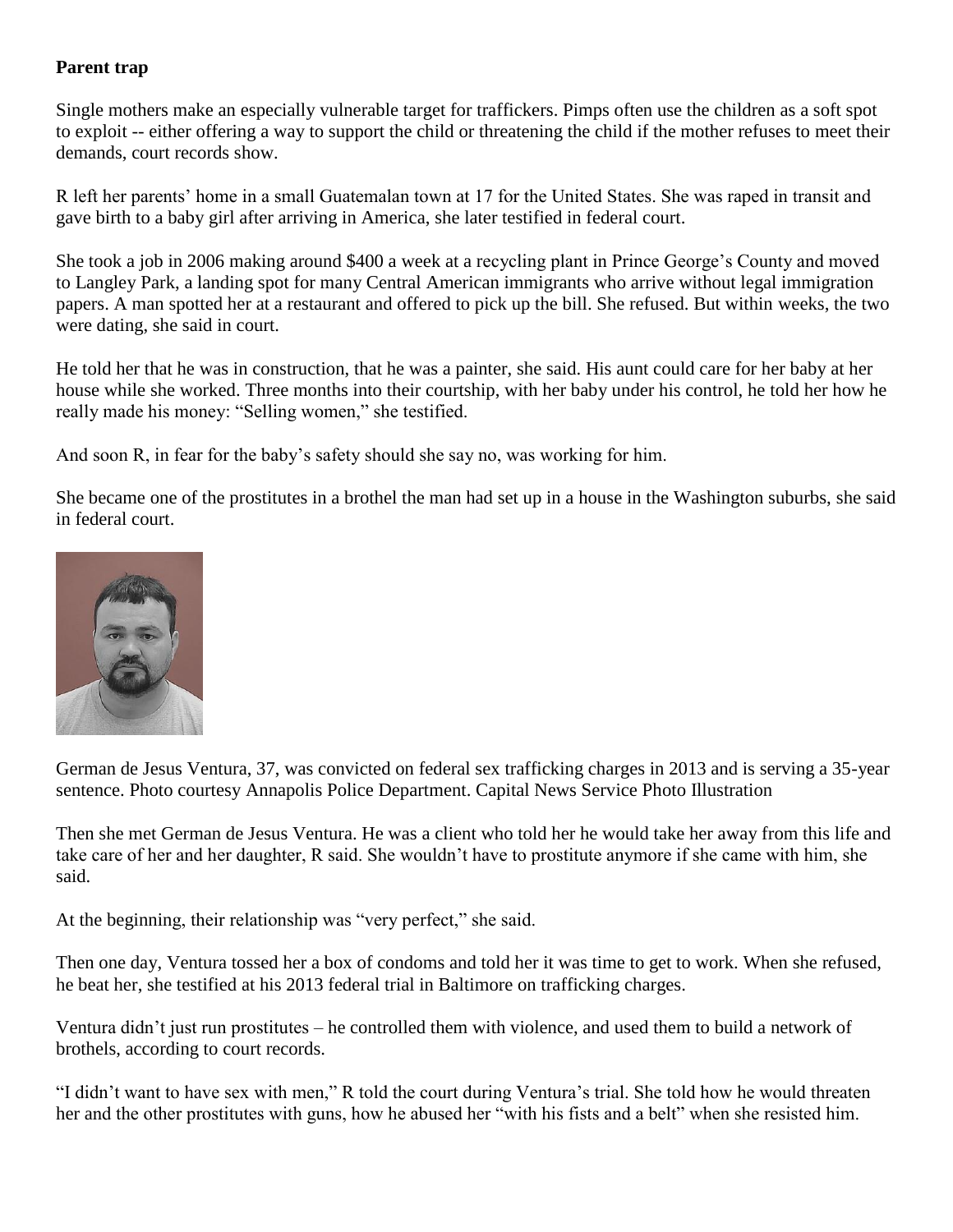

Kevin Garcia Fuertes is serving a 20-year sentence in federal prison after his 2013 conviction on sex trafficking charges. Photo courtesy Annapolis Police Department. Capital News Service Photo Illustration

"He would beat me and tell me that he was going to kill me," she said.

Court records outline how from March 2008 to November 2010, Ventura and his partner, Kevin Garcia Fuertes, expanded their prostitution business from a small brothel in an Annapolis apartment to a major sex trafficking ring that operated out of residential neighborhoods and sprawled across the borders of Maryland and Virginia.

#### **Attracting customers with business cards**

To attract customers, he used accomplices to distribute business cards advertising "deportes" or "sports" in the vicinity of his brothels, records say. These cards signaled to seasoned patrons where to find prostitutes.

Paper tally sheets scrawled by Ventura and later confiscated by authorities, recorded whether each girl was reaching her quota – as many as 30 men a day. One 15-minute session typically cost \$30. The women were allowed to keep half of those proceeds, according to trial testimony.

Despite at least one police raid, in 2008, the prostitution operation carried on for two more years before a joint investigation by federal and state law enforcement gathered enough evidence to arrest Ventura and Fuertes on sex trafficking charges. It took court orders to track cell phones and surveillance to photograph Ventura transporting women for prostitution, records say.

A jury convicted Ventura, now 37, of sex trafficking. He was sentenced to 35 years in prison. His case is on appeal. Fuertes, now 27, also was convicted of sex trafficking and sentenced to nearly 20 years.

Neither man could be reached for comment. At his sentencing, Ventura said, "I have never sold prostitutes" nor harmed anyone and that "the only thing I did with Ms. [R] was to help her."

At the time of the trial, R had obtained a work permit and found a job as a laborer in construction. But her baby had been taken during the 2008 police raid of Ventura's brothel, she testified, and legally adopted by another family.

## **Runaway problem**

Runaways are among the easiest targets for traffickers, advocates say: Many come from troubled families and unstable living situations. They're often on their own without money or shelter.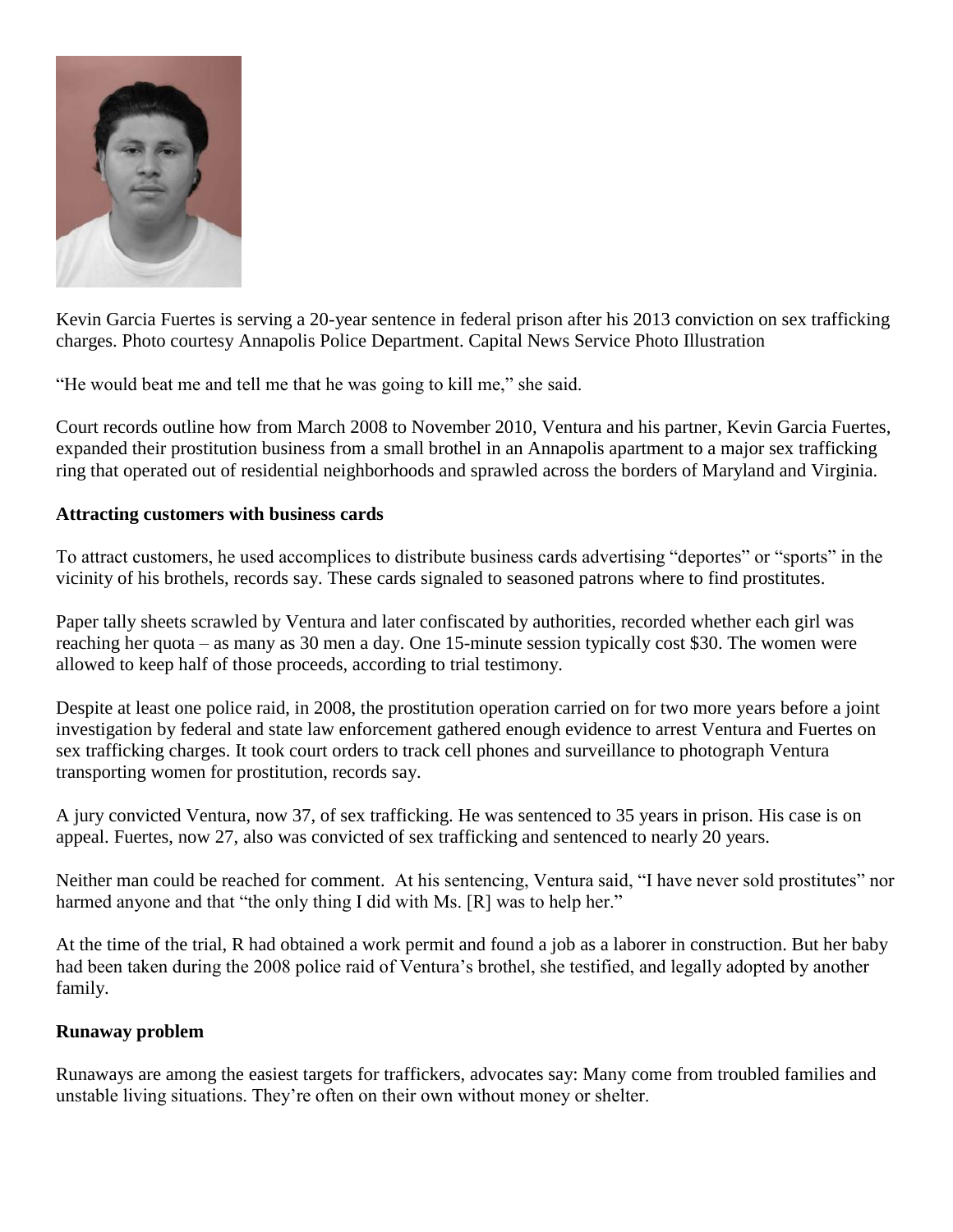"These victims are looking for somebody who's there to pay attention to them and somebody who might be the first person in their life to offer them the care, support and love that they're looking for," said Alicia McDowell, executive director of the Araminta Freedom Initiative, a Baltimore anti-trafficking advocacy group.

Harvey Mojica Washington was charged in state court with misdemeanor human trafficking, sexual assault of a minor and other charges stemming from his recruitment of C, a 14-year-old runaway, for his prostitution business in January 2012. The trafficking charges were dropped, and he pleaded guilty to a third-degree sex offense, a felony.

At his sentencing hearing in March 2015, Prince George's County Assistant State's Attorney Christina Caron-Moroney said that Washington fed and clothed C for a few days after picking her up off the street before revealing the real price of his attention: prostitution.

She was shown how to post ads on Backpage to attract clients and how to turn tricks, the prosecutor said. Washington instructed her to sleep with men in cars in a parking lot until she raised enough money to get a hotel room, she said.



The girl contacted friends through Facebook to tell them she was unhappy with what she was doing and wanted a way out. When Washington found out, he "became violent with her," Caron-Moroney said at the sentencing. Her mother sought the FBI's help and, through her friends, agents tracked her down in February 2012.

Washington, now 31, was sentenced to 10 years in prison with five years suspended.

"This is the time for excuses and reasoning, and I have neither," Washington said, voice weak, at his sentencing. "I'm not opposed to any sentence, I'll do whatever I have to do."

C decided not to testify in person at the sentencing. The girl had spent more than two years in a treatment facility for post-traumatic stress disorder following her ordeal, Caron-Maroney said. So the teen wrote a letter to the court, which the prosecutor read aloud.